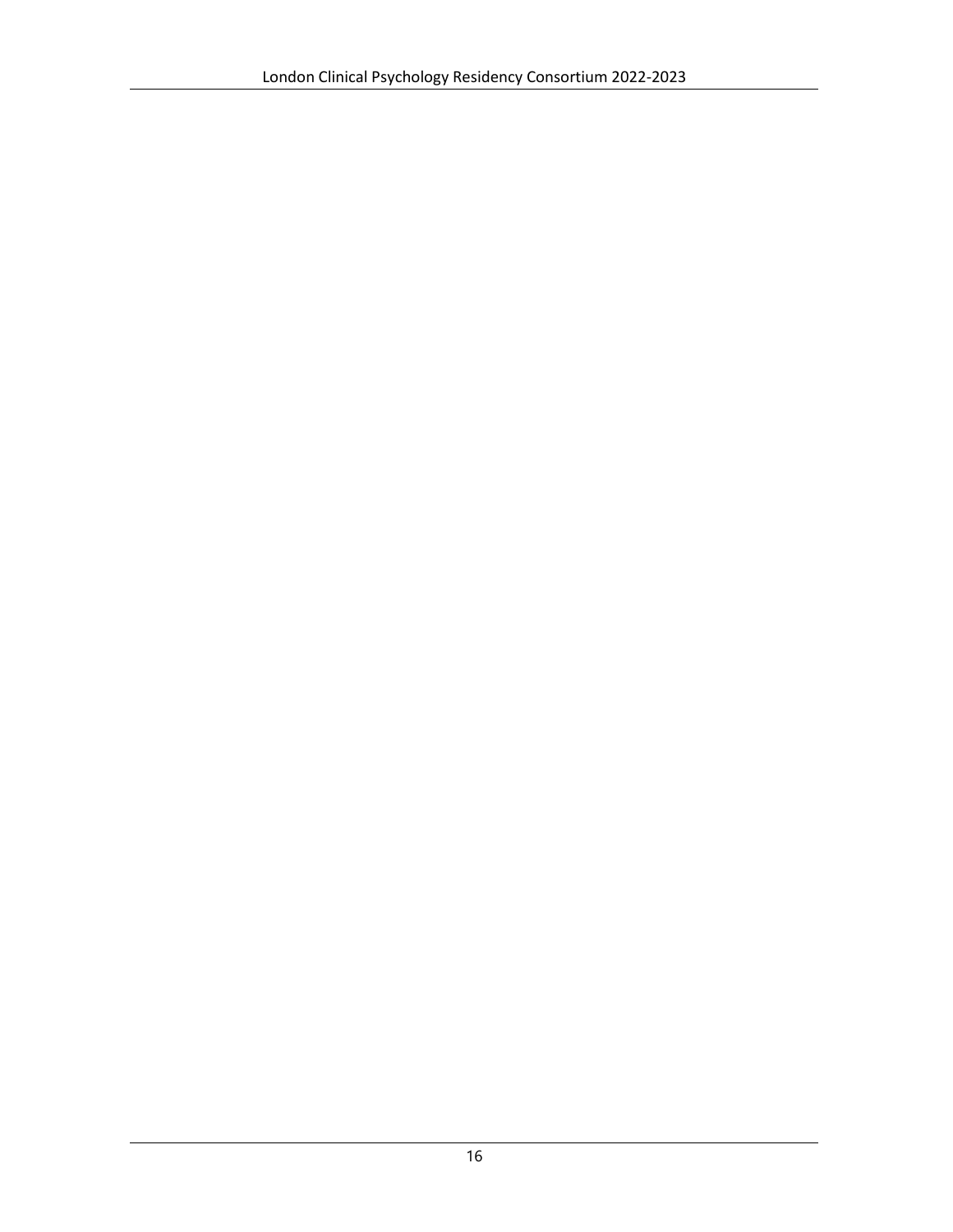# **CLINICAL TRAINING**

### **Tracks and Major Rotations**

The London Clinical Psychology Residency Consortium offers twelve full-time twelve-month predoctoral positions. Residents apply, and are accepted, for a position in one of five Tracks:

- Child/Adolescent (3 positions)
- $\triangleright$  Adult Mental Health (3 positions)
- $\triangleright$  Health/Rehabilitation (2 positions)
- $\triangleright$  Neuropsychology (2 positions)
- $\triangleright$  Counselling (2 positions)

Within each Track, each resident has a number of potential Major Rotation opportunities from which to choose. In the first six months, each resident will normally work at one site for a Major Rotation for four days per week. In the second six months, residents spend three days per week in their second Major Rotation, and one day a week in a Minor Rotation to ensure breadth of training. In addition, to allow breadth of experience across different training locations, during this second half of the year each resident will spend one or both of the Major and Minor rotations at a different training site than their first six months. Throughout the full year, the fifth day of each week is set aside for non-clinical resident activities.

Within a Major Rotation, depending on the site, a resident may participate in one or more different services during each six-month period (see the **Tracks and Major Rotations** section of the brochure for descriptions). The specific combinations will vary based on the nature of the activities available within the Rotation and the training goals of the resident.

Within all domains of clinical service, collaboration with professionals of diverse disciplines is emphasized through interprofessional teams and consultation-liaison services.

### **Minor Rotations**

A mandatory Minor Rotation outside the resident's Track is included in the residency to ensure provision of broad-based training (see the **Minor Rotations** section of the brochure for descriptions of those available). As an example, a resident in the Adult Mental Health Track could select a Minor Rotation from any of those available within the Child/Adolescent, Counselling, Health/Rehabilitation, or Neuropsychology Tracks. They generally involve one supervisor but experiences are diverse and can vary from a general outpatient service to work with a specific patient population to training in a specific assessment or therapeutic modality, or they may be a research-focused experience. Minor Rotations are typically individualized to the resident's background, experience, and training goals (as feasible within the parameters of a one-day-per-week activity). In some cases they may provide a general overview or introduction to an area in which a resident has limited prior knowledge or training. In others, such as when a resident has a greater degree of previous relevant or related experiences, the Minor Rotation may involve more in-depth activities.

Some training experiences are only available as Minor Rotations. These include **Cardiac Rehabilitation and Secondary Prevention Program: Research, Positive Psychology and Suicide Prevention Research Program, Research – Child and Adolescent Mental Health Care Program,**  and **Trauma-Related Disorders Clinical Research Program.**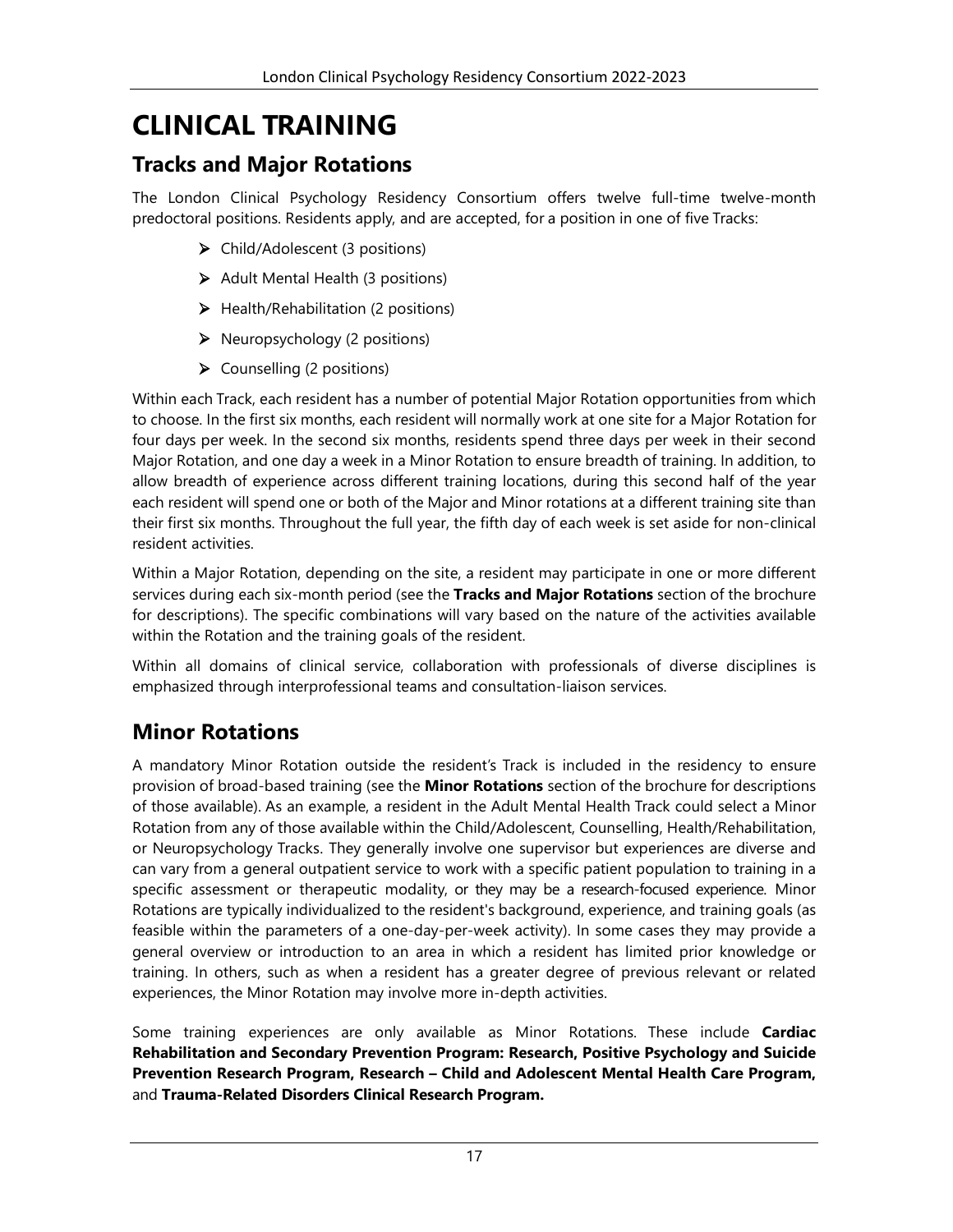### **Rotation Selection Process**

Shortly after residents are matched with our program, they work with their Track Coordinators (primarily) and the Director of Clinical Training to develop and submit a rank-ordered list of potential Major and Minor Rotation experiences. These will be used to begin creation of their individualized year-long training plan. In developing these lists, we strongly encourage incoming residents to speak with current residents and potential supervisors.

Throughout the development of their training plan, residents' interests and needs are very important influences in the formation of the final schedule. All efforts are made to ensure that their preferences for Major Rotation and Minor Rotation selections are met to the best of the Consortium's abilities.

The Director of Clinical Training and the five Track Coordinators typically meet in April to coordinate individualized schedules for the incoming residents. Along with the rank-ordered lists, many practical factors are taken into consideration during the development and coordination of the individualized schedule including supervisor availability, ensuring that training occurs within more than one organization during the residency year (a Canadian Psychological Association [CPA] accreditation standard for consortia), as well as the funding structure of our Consortium which is as follows:

| <b>Positions</b><br>funded | Site                                                                                  |
|----------------------------|---------------------------------------------------------------------------------------|
| 6                          | London Health Sciences Centre (University Hospital, Victoria Hospital,                |
|                            | Children's Hospital)                                                                  |
| 2.5                        | St. Joseph's Health Care London (Parkwood Institute, St. Joseph's Hospital, Southwest |
|                            | Centre for Forensic Mental Health Care)                                               |
| 2                          | Mental Health Care, Health and Wellness, Western University                           |
| 1                          | Child and Parent Resource Institute                                                   |
| 0.5                        | Vanier Children's Mental Wellness                                                     |

*(Note: 1 position = two 6-month Major Rotations and one 6-month Minor rotation = 12 months of Resident activity)*

Working within this framework, the final schedule is then based primarily on the combination of resident interests/goals, resident background and experience, and our program goals of trying to ensure all residents receive broad-based clinical experience (i.e., diversity of age groups, theoretical orientations, patient populations, and service experiences). And, as mentioned above, CPA requires all residents to spend some training time in at least two different partner organizations over the course of their training year through the combination of their Major and Minor rotations.

Many Major Rotations have a range of training opportunities and supervisors available. The Track Coordinator will work with the resident in the spring to discuss which opportunities at the sites are best matched with their training needs and interests to focus their clinical training over the residency year.

In general, residents are encouraged to select up to a maximum of two distinct services within a Major Rotation in which to train, recognizing that selecting more services within a Major Rotation may lessen the depth of training available with any experience. This is of particular significance in the second six months when the Major Rotation consists of three days per week (compared to four days per week in the first half of the year).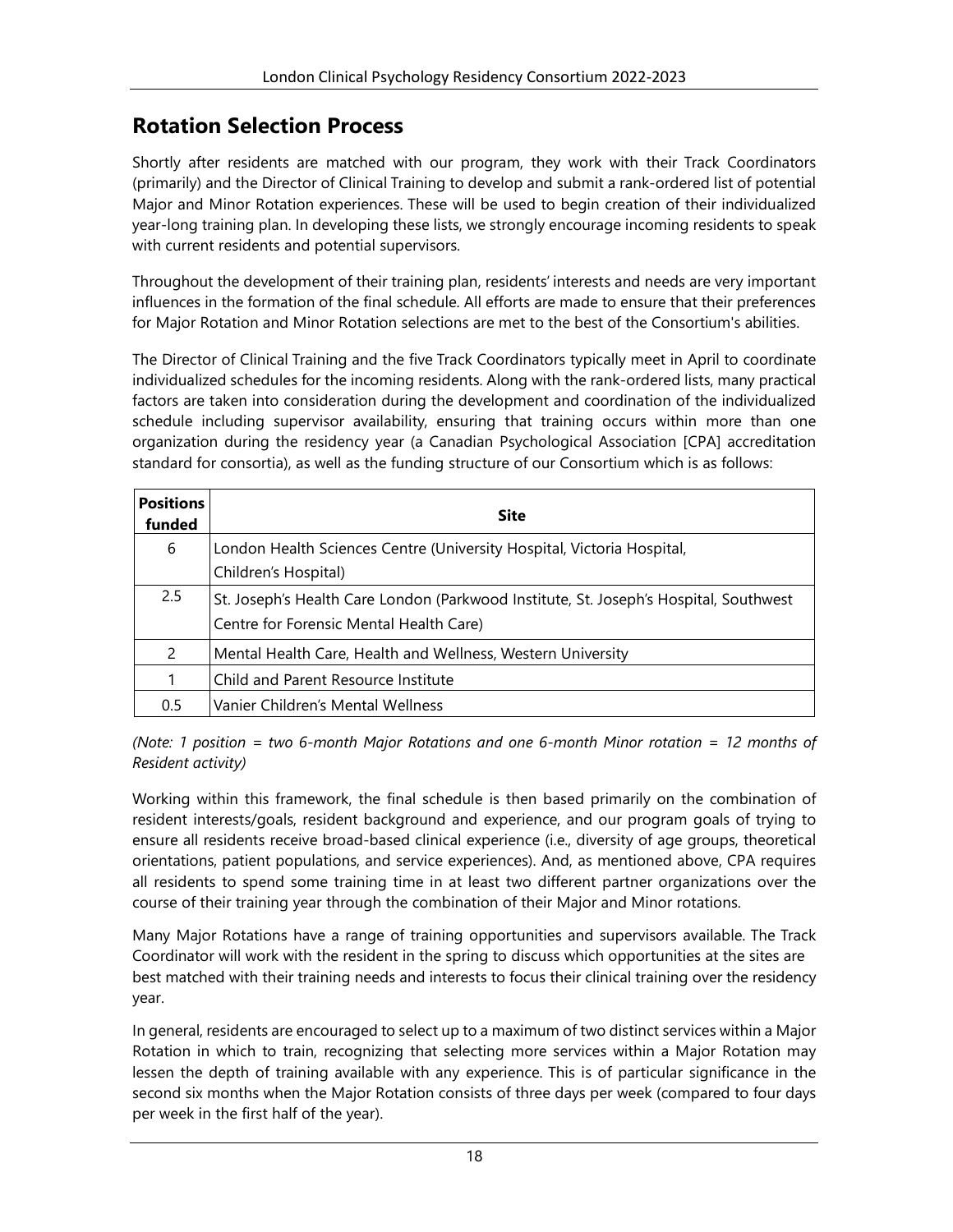Although we are fortunate to have a large number of sites, staff, and clinical services involved with the Consortium, we are unable to guarantee that all of the services listed in the brochure will be available during the entire predoctoral residency year (ending August 31, 2023). We do, however, inform applicants of known changes in our Consortium offerings prior to the submission of their ranking lists to the National Matching Service.

#### **Predoctoral Residency Components and Respective Time Allocations**

- Major Rotations: 4 days/week in the first 6 months; 3 days/week in the second 6 months
- $\triangleright$  Minor Rotation: 1 day/week in the second 6 months
- ▶ Non-Clinical Activities: 1 day/week for 12 months

| <b>Track</b>               | <b>1st Six Months</b><br>Major - 4 days/week                                                                                                             | <b>2nd Six Months</b><br>Major - 3 days/week                                                         | Minor - 1 day/week                                                                                                                       |
|----------------------------|----------------------------------------------------------------------------------------------------------------------------------------------------------|------------------------------------------------------------------------------------------------------|------------------------------------------------------------------------------------------------------------------------------------------|
| Child / Adolescent         | Residential/Intensive Services;<br>Mood Disorders Clinic<br>(2 days each service)<br>(CPRI)                                                              | Child & Adolescent<br>Mental Health Care<br>(LHSC)                                                   | Assessment & Treatment<br>with a University Student<br>Population<br>(Mental Health Care, Health<br>& Wellness at Western<br>University) |
| <b>Adult Mental Health</b> | <b>Operational Stress Injury</b><br>Clinic<br>$(4 \text{ days})$<br>(SJHC)                                                                               | Assessment,<br>Consultation and<br>Education (ACE) Service/<br><b>Concurrent Disorders</b><br>(SJHC) | Child/Adolescent Mood<br>and Anxiety Disorders<br>(LHSC)                                                                                 |
| Health / Rehabilitation    | <b>Behavioural Medicine</b><br>$(4 \text{ days})$<br>(LHSC)                                                                                              | Cardiac Rehabilitation<br>& Secondary<br>Prevention<br>(SJHC)                                        | Child & Adolescent<br>Assessment<br>(CPRI)                                                                                               |
| Neuropsychology            | Adult Neurology/<br>Neurosurgery;<br><b>Adult Epilepsy</b><br>(2 days each service)<br>(LHSC)                                                            | Neuropsychology<br>Consultation Liaison<br>Service<br>(LHSC)                                         | <b>Concurrent Disorders</b><br>Service<br>(SJHC)                                                                                         |
| Counselling                | Integrative/CBT Interventions;<br>Crisis & Urgent Intervention<br>$(4 \text{ days})$<br>(Mental Health Care, Health &<br>Wellness at Western University) | Third Wave/Advanced<br>(Mental Health Care,<br>Health & Wellness at<br>Western University)           | <b>Community Children's</b><br><b>Mental Health</b><br>(Vanier)                                                                          |

#### *Sample Combinations of Major and Minor Rotation Schedules*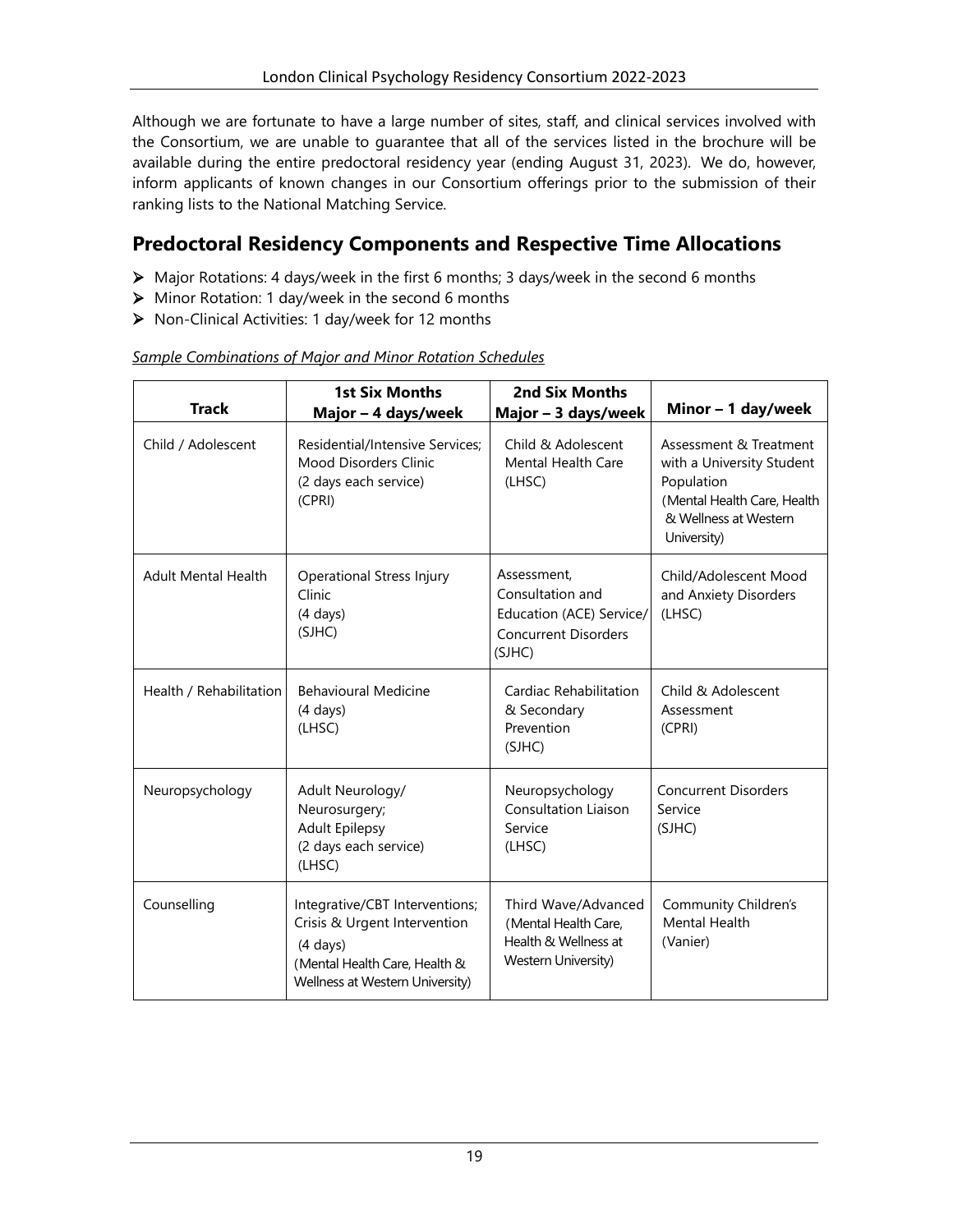### **Supervision and Evaluation**

As noted previously in the Goals description, all psychology residents are provided with regularly scheduled supervision (a minimum of four hours per week on average; minimum three 'individual' and one 'group' on average as per current CPA Accreditation Standards, CPA 2011), sensitive to residents' emerging development as independent practitioners. Supervision can take many forms and often includes a variety of experiences such as case discussions, live observation, co-leading therapy (individual and/or group), audio recordings reviews, and/or video recordings reviews.

Attention is directed toward maintaining residents' caseloads at a level that allows for sufficient time to integrate theory and practice. Individual goals and objectives are set through mutual consultation, with regular feedback and evaluations designed to facilitate growth and positive identification with the profession of psychology.

In addition, residents have individual quarterly meetings with their Track Coordinator and with the Director of Clinical Training.

Each rotation supervisor has his or her own set of required readings and minimum required clinical activities. At the beginning of the rotation, residents also work with their supervisor(s) to develop additional or more specific training and development goals they would like to pursue in that time period. These could include (but are not limited to) identifying certain client populations, particular presenting problems, specific experiences (e.g., groups) or skills (e.g., type of intervention, particular test), and so on. These goals are shared with the resident's Track Coordinator, Site Coordinator for that rotation, and the Director of Clinical Training. As well, in order to facilitate clear communication with residents about their training, supervisors will often discuss a resident's progress with one another on an informal basis.

Feedback is provided to residents informally, through discussions during supervision sessions, as well as with formal written evaluation forms completed at the mid-point and end of each rotation by the resident's supervisors based on a set of various clinical competencies. These forms are consistent across the Consortium for all Tracks and reflect a broad range of clinical and professional areas. Feedback is also communicated to each resident's university Director of Training twice over the year (once after the first six months, and again after the end of the residency).

As input from the residents is valued highly in our training program, residents are asked to formally evaluate their rotations and supervisors at the end of each rotation. To ensure that this feedback is as open as possible, policies are in effect that do not allow those being evaluated by residents to be aware of the feedback until all supervisor evaluations of the residents have been submitted.

In addition, at the end of the year, residents complete a general evaluation form pertaining to the entire Consortium. As with the evaluation of supervisors by residents, policies ensure that the resident is able to provide as open feedback as possible without it having an impact on their final evaluation to their university by the Director of Clinical Training.

Residents are also assigned an individual Psychology Staff Ombudsperson with whom they may discuss any concerns that might arise during their predoctoral residency year. The Ombudsperson is a staff psychologist at one of the Consortium Sites who is not one of the resident's supervisors or Track Coordinator. Formal policies and procedures are in place to resolve conflicts between residents and supervisors in the event that they might occur.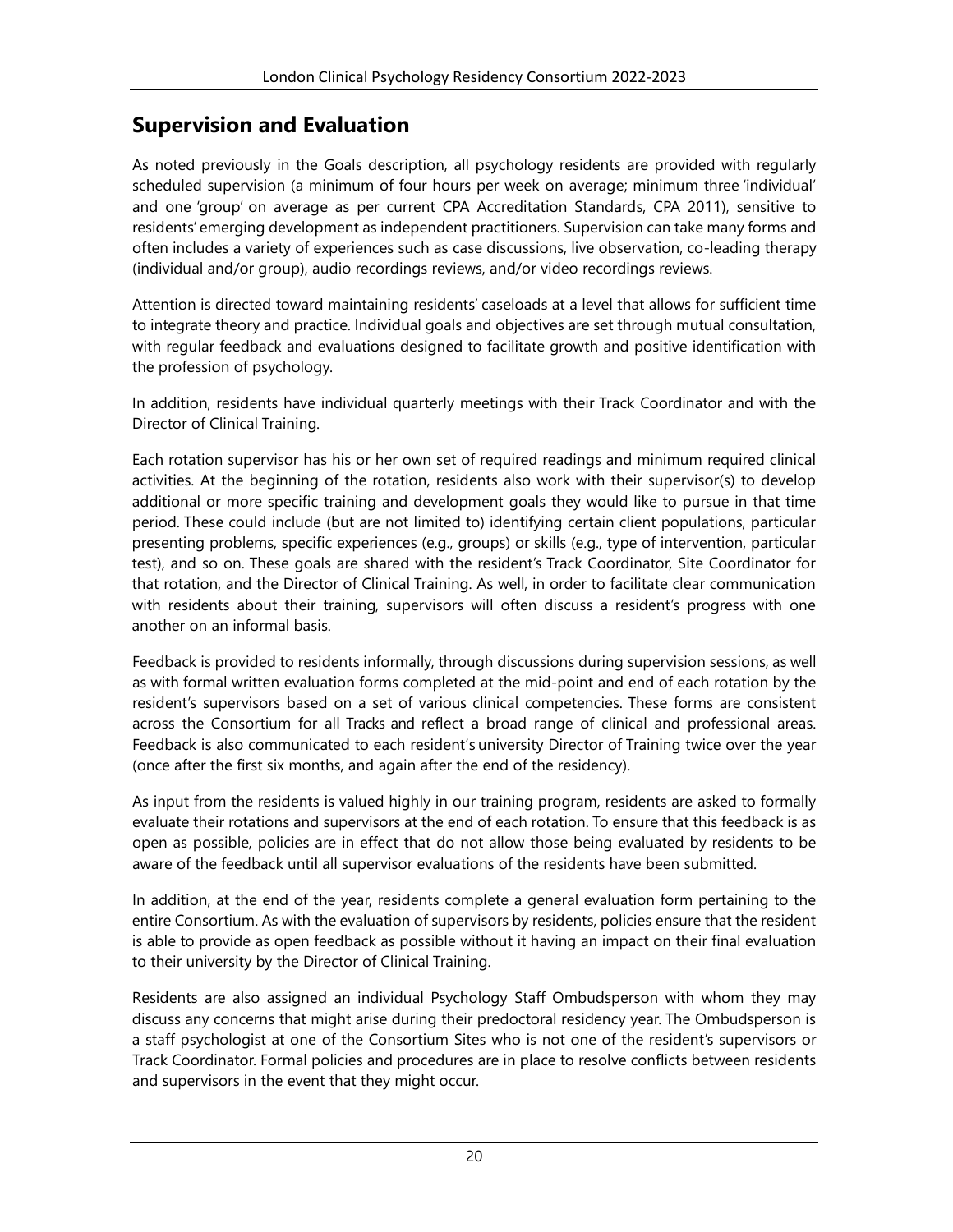## **Non-Clinical Activities**

Wednesdays are dedicated to non-clinical activities. The mornings are set aside for reading or other individual professional activities while on-site. In the second six months of the residency, this time can be used for continuing clinical care of patients from the first six months ('carry-over' cases) and the supervision of those cases. Afternoons are reserved for group activities including 90-minute scientist-practitioner/research-individual differences seminars scheduled in the early afternoon (typically twice per month), as well as weekly two-hour clinical/professional seminars. In addition, residents have group meetings with the Director of Clinical Training once per month following afternoon seminars.

The seminars are presented by Consortium Site Psychology Staff and a number of guest speakers from the community. A wide variety of topics are presented during the residency year. Listed below are samples of topics presented last year (please note that this is not an exhaustive list).

- *Psychology Ethics*
- *Zero Suicide Assessment and Intervening*
- *Supervision Ethics and Standards*
- *The Muddy Waters of Depression and Cognition*
- *Models of Supervision*
- *ASD and Differential Autism Diagnosis*
- *Putting Care Back Into Health Care: How to Care for Yourself and Others*
- *Geropsychology*
- *Paediatric Psychology and Chronic Pain*
- *Job Search in Psychology*
- *Couples Therapy*
- *Clinical and Organizational Ethics*
- *Patient Relations, Patient Engagement and Health Equity*
- *Developmental Trauma and Disturbances of Attachment*
- *Psychology and Religion*
- *Psychopharmacology*
- *Partnering with Interpreters to Deliver Clinical Care*
- *Capacity Assessment*
- *Psychology's Role on an Interprofessional Team*
- *Sleep Disorders*
- *Beyond PTSD: Understanding, Assessing and Treating Operational Stress Injury*
- *Working with Homeless Clients*
- *Consultation and Outreach with Referral Sources*
- *Psychology Services in a Police Setting*
- *Registration as a Psychologist in Ontario*
- *Private Practice*
- *Single Session Therapy*
- *Indigenous People*
- *The Psychology of Adoption: Clinical Challenges*
- *Sex Therapy*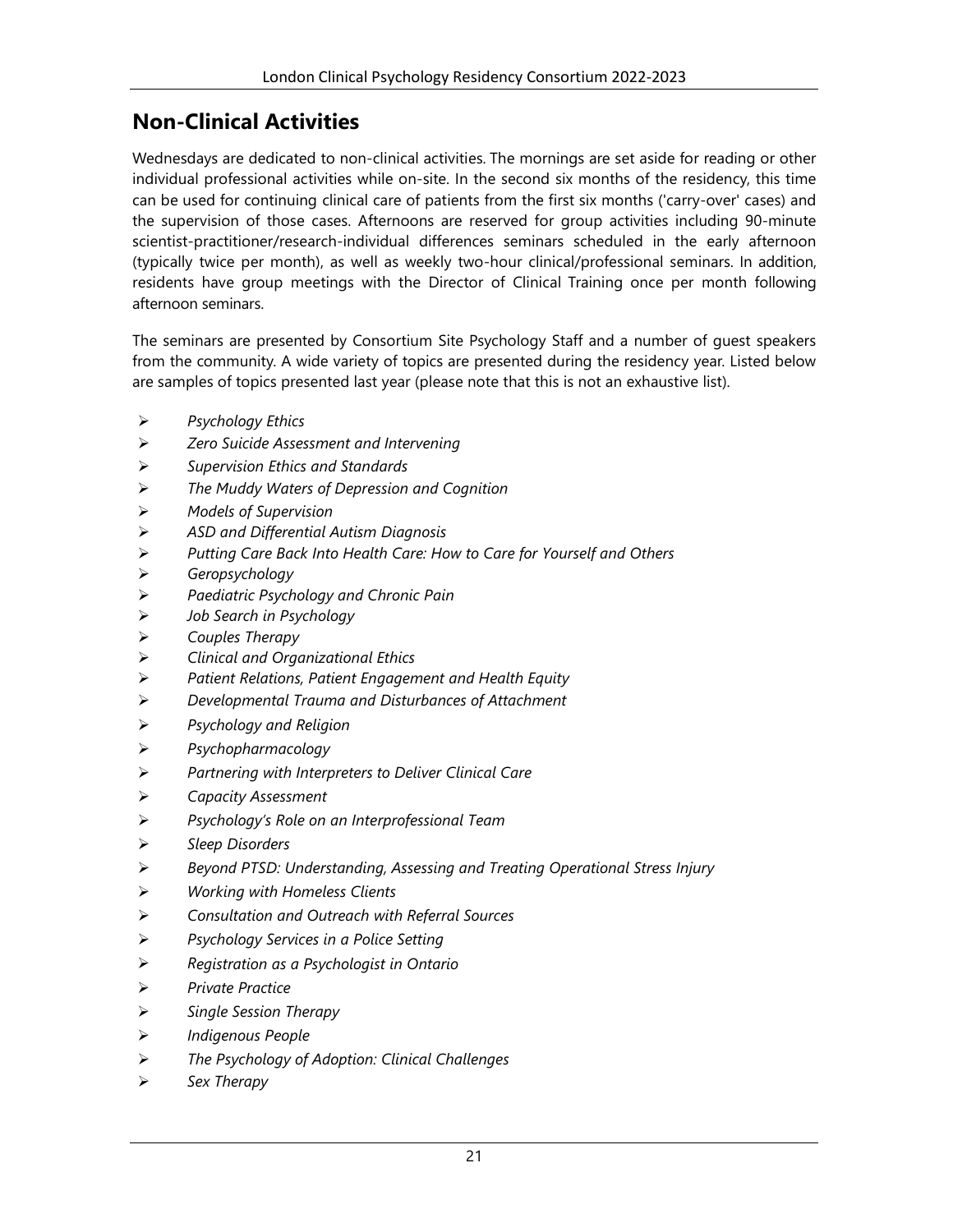### **Presentations and Meetings**

In addition to their clinical work and the seminar series, all residents attend the following presentations and meetings:

- $\triangleright$  Weekly resident meeting (Wednesdays; typically 1 hour)
- $\triangleright$  Monthly group meetings with the Director of Clinical Training (1 hour)
- $\triangleright$  Individual meetings with Director of Clinical Training (1 hour 4 times per year)
- $\triangleright$  Meeting with Track Coordinator (4 times per year)
- $\triangleright$  Committee meetings (2 hours per month only while acting as resident representative on the London Clinical Psychology Residency Consortium Committee)
- $\triangleright$  Yearly resident case presentations (2 half-day sessions)

As listed above, in addition to the monthly group meetings with the Director of Clinical Training, residents meet individually with the Director four times throughout the year to discuss the resident's activities, experiences, and goals (both during the residency and beyond), as well as any other issues of interest. Residents also have scheduled meetings with their Track Coordinator four times over the year. Additional meetings may be arranged at any time if needed.

In the spring of each residency year, each resident gives a formal 30-minute case presentation open to all Psychology Staff from the Consortium Sites.

Attendance at other meetings and at research or case presentations may also be required depending on the residents' specific rotations and Track. For example, residents in the Neuropsychology Track attend, and occasionally present at, monthly Neuropsychology rounds during the course of the program.

On Wednesday afternoons, residents meet as a group (on-site or off-site) when no other meetings are scheduled, following the clinical/professional seminars. This protected time is set aside for informal discussion and peer support. The format is flexible but topics discussed in the past have included: i) clinical cases; ii) professional issues; iii) areas of clinical practice (e.g., hospital versus private practice); iv) employment issues (e.g., interviews, positions available, navigating the process); College registration (e.g., EPPP, licensing process, declaring competencies, supervised practice); vi) general residency/rotation experience; vii) issues related to transitioning from graduate student to professional role; and viii) personal adjustment and life in London. Generally, it is a relaxed and collegial atmosphere where residents have the opportunity to get to know one another, debrief, and both receive and provide support. Because of the nature of the Consortium, residents spend most of their time in programs located across the city. Residents have routinely commented on the value of these Wednesday afternoon meetings as an opportunity to maintain regular contact with their peers.

Due to social gathering restrictions in response to the COVID-19 pandemic, since October 2021 all residency seminars and group meetings on Wednesdays were conducted remotely through videoconferencing software. Depending on what physical distancing measures and limitations on group gatherings may still be in place for the 2022-2023 residency year, similar procedures may be followed.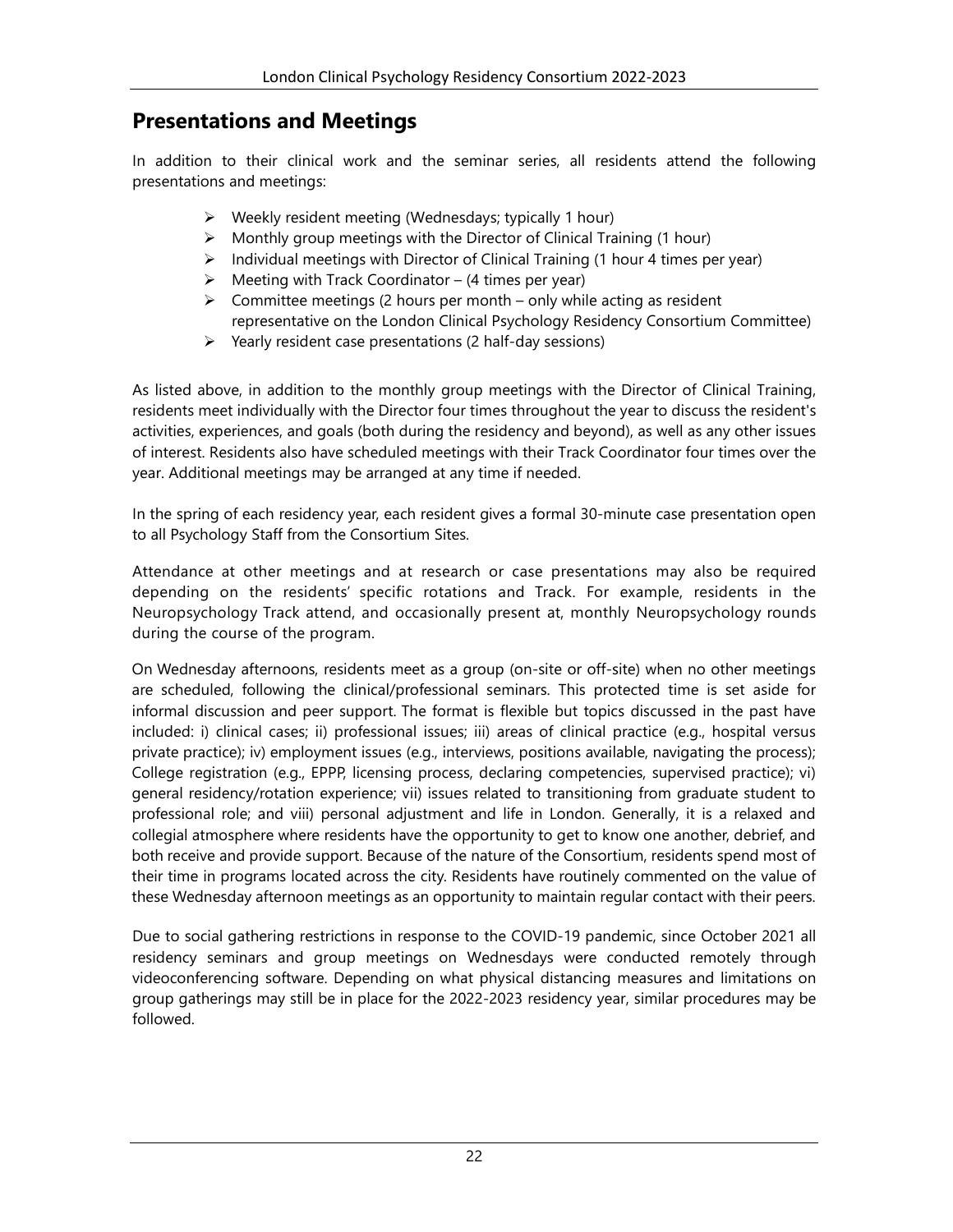### **Cross-Site Travel**

The Consortium is a multi-organization training program. As a result, residents normally have to travel between sites for some activities (e.g., committee meetings, weekly seminars). The Consortium provides residents with a hospital parking pass that can be used at all hospital sites where paid parking is required (there is no cost for parking at Vanier or CPRI) at no cost to the resident. Counselling Track residents at Western's Mental Health Care, Health and Wellness are also provided with a parking pass for Western University. Additionally, residents using private vehicles may submit an expense claim for travel between Consortium sites. For residents who do not have a car, the Consortium will reimburse the cost of London Transit Commission (LTC) bus passes to the same level as the cost of the multi-hospital parking passes. More information on buses in London is available at the LTC website: [www.ltconline.ca](http://www.ltconline.ca/) . As stated above, depending on any ongoing restrictions to group meetings/gatherings related to the COVID-19 pandemic, there may or may not be cross-site travel in the 2022-2023 training year if meetings and seminars continue to be virtual as they were at the writing of this brochure.

It should be noted that it may not be necessary for residents to have a car, and many past residents have not had cars during their training year. However, residents have told us they found it much easier to have a car because of the necessity for cross-site travel. Given the distance between some sites, in some cases bus travel can take a substantive amount of time (i.e., up to 45 minutes). Applicants should also be aware that there is no public transit to the St. Joseph's Health Care London: Southwest Centre for Forensic Mental Health Care. In addition, some rotations may require travel by residents as part of the clinical experiences offered and this information is listed as applicable in the brochure.

## **Salary and Benefits**

The current salary for the training year is \$29,250 (Canadian). All residents are LHSC employees, irrespective of the Consortium Site where they are providing psychological services. As such, they receive the LHSC employee comprehensive benefit package that includes extended health care (e.g., dental plan, drug plan, and semi-private hospital room), sick leave, and the opportunity to purchase group life insurance. As with all LHSC employees, these benefits are available after a three-month waiting period and there is a minimal payroll deduction for them. Residents are also eligible to participate in various LHSC employee wellness and fitness programs.

In addition, residents receive three weeks (fifteen days) vacation, one week (five days) education/ research/dissertation support leave, and twelve paid statutory holidays. Further, there is a book allowance of up to \$300 available to each resident for the purchase of relevant books or training materials.

All out-of-province residents may apply for Ontario Health Insurance. However, the government requires a three-month waiting period for all non-residents of the province, and residents are responsible for their own health coverage over this period. A resident from another Canadian province is usually covered by the health insurance plan from the province where they previously resided during this waiting period.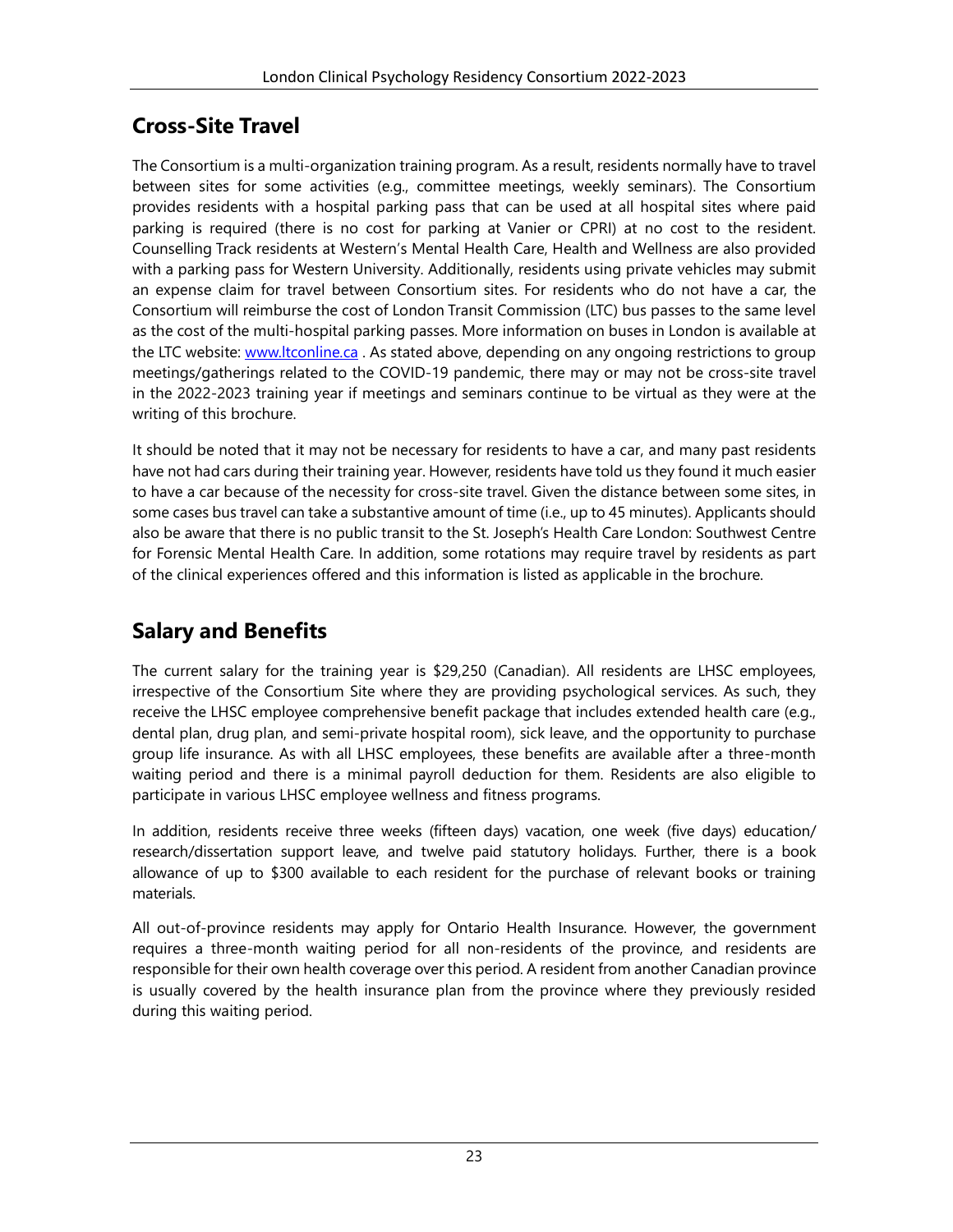### **Work Settings of Graduates**

The aim of the program is to prepare residents for post-doctoral supervised practice in psychology, particularly within the health care system. However, we also ensure that residents have a broad-based training in clinical psychology, which gives them the opportunity to find employment in a variety of settings. The table below lists the current employment settings of recent graduates of the London Clinical Psychology Residency Consortium.

| <b>Setting</b>            | <b>Number</b><br>(2014 - 2020) |
|---------------------------|--------------------------------|
| 'Academic Medical Centre  | 13                             |
| Community Hospital/Agency | 17                             |
| Private Practice          | 46                             |
| Completing Dissertation   | 5                              |
| Academic/Research         |                                |
| Post-Doctoral Fellowship  |                                |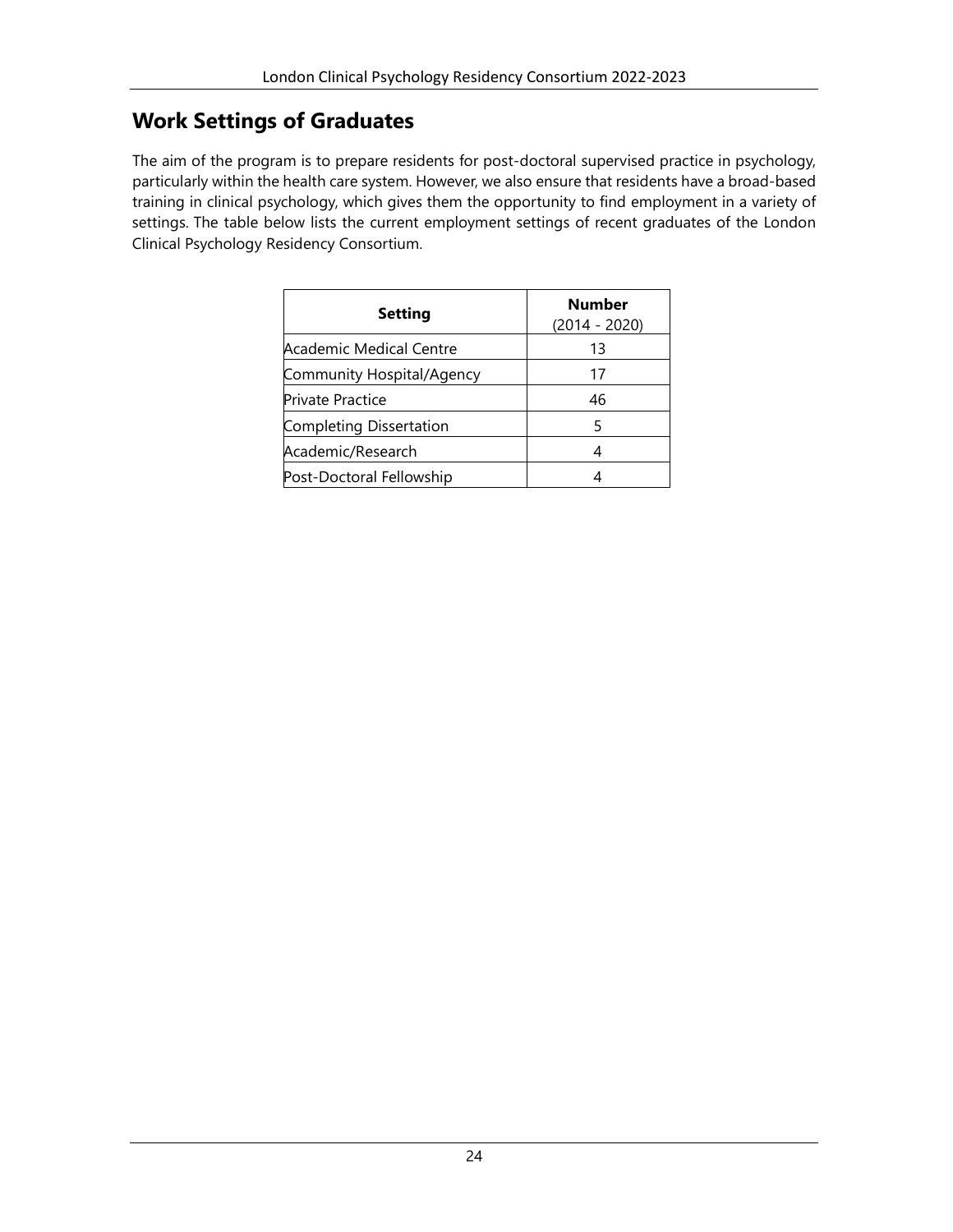### **Eligibility for Application**

Our Consortium subscribes to the APPIC policies and CPA Accreditation Standards with regard to preparation for the predoctoral residency year. For all Tracks, we consider applicants from doctoral graduate psychology programs that are accredited by the CPA or American Psychological Association (APA), or that are not accredited but have been granted an initial accreditation site visit by the CPA or APA.

For consideration of any of our five Tracks, advanced graduate students are required to meet all of the following *minimum* criteria by the **application deadline of November 1, 2021.**

- $\triangleright$  completed at least 600 hours total of supervised practicum experience. Preferably this would include at least 300 hours in face-to-face patient/client contact (interviewing, assessing, or intervening with clients directly) and at least 150 hours of supervision. However, given the COVID-19 pandemic some flexibility in the composition of those hours will be considered as long as there is a minimum total of 600 hours in direct contact, supervision, and support activities combined
- $\triangleright$  proposed their doctoral thesis
- $\triangleright$  successfully completed their program's comprehensive/qualifying examinations (if applicable)
- completed their **core, required** graduate level coursework (courses that are not minimally required for graduation can still be underway such as electives, extra practica, and so on. Consult with your program's Training Director if you are unsure) **\***

**\***In exceptional circumstances, if some core coursework is not completed at the time of application but a student's program Training Director certifies that this course will be completed by December 31, 2021 then the application will still be accepted, considered and reviewed. In those cases, *confirmation of coursework completion must be provided to us no later than January 31, 2022*  to consider the applicant for ranking with the National Matching Service.

Applicants are advised to confirm with their graduate program's Training Director if they have completed all core required coursework as described above. Some ongoing coursework may be optional/elective and thus the applicant could still be eligible for our Residency.

#### **In addition, each of our five Tracks has** *individualized* **minimum application criteria beyond those listed above. Interested applicants should review the Track descriptions for more details of the additional minimal credentials required for those Tracks beyond those described above.**

If you had placements and / or requirements that were negatively impacted by the COVID-19 pandemic, please request that your Director of Clinical Training highlight the nature of this impact in their portion of the APPIC application. If you had placements that were cancelled or prematurely terminated, please describe the training and hours that were anticipated in your cover letter. We will take those situations into consideration on a case-by-case basis. However, the minimum requirements described above and for each Track (please see each Track's descriptions later in this brochure) will still be in place. As well, for direct patient/client contact activity we will combine telepsychology (telephone contact or virtual video-conference) with hours for face-to-face patient/client contact.

The start date for this predoctoral residency year is **Thursday, September 1, 2022**.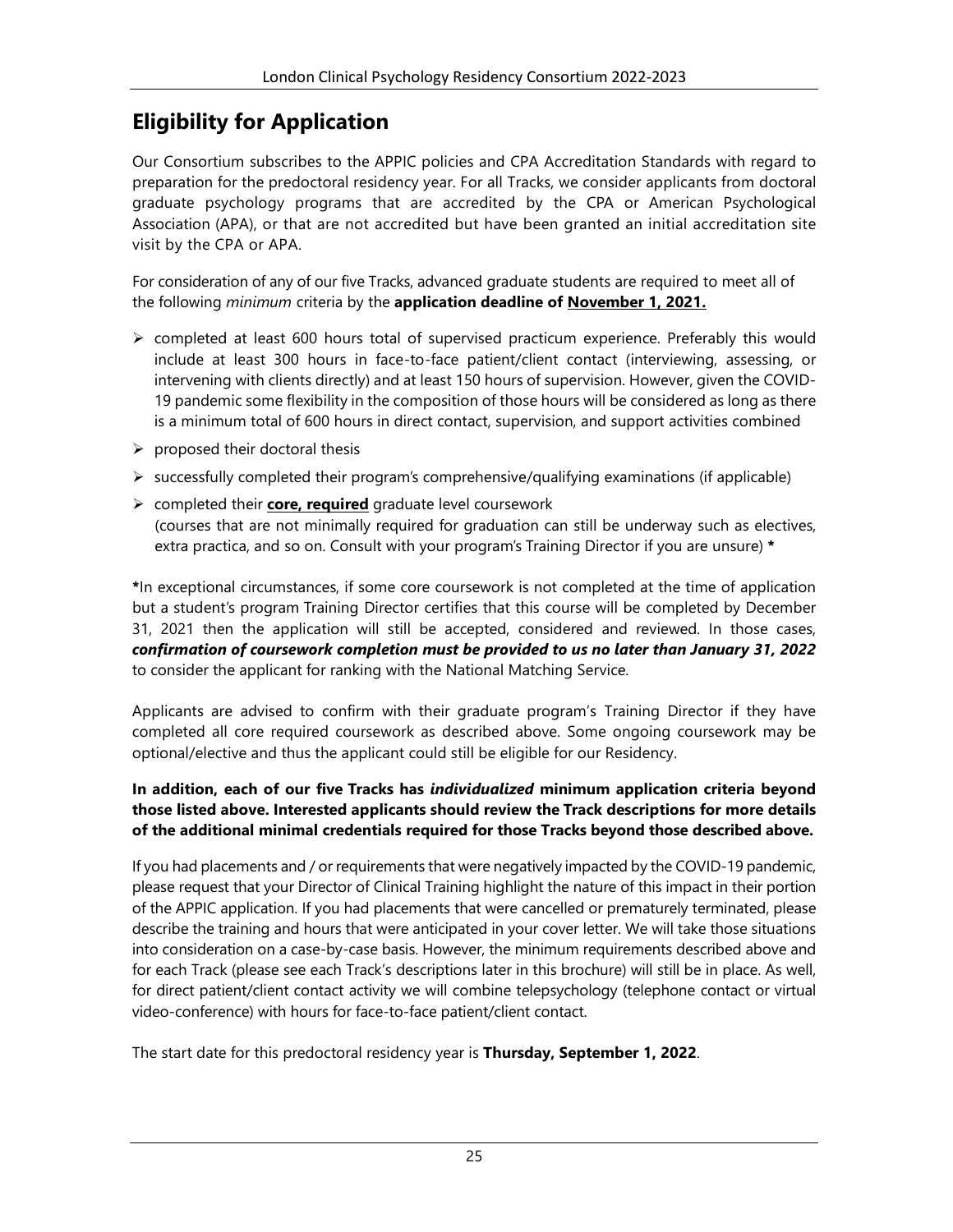Please note that due to changes in recent years by the Canadian government to laws regarding employment of non-Canadian Citizens, we are only able to consider applications from individuals who are:

- **Canadian Citizens**, or
- **Canadian Permanent Residents**, or
- **non-Canadians attending a Canadian graduate psychology program (as described above) AND who already have documentation/permits allowing them to work in Canada during the period of the residency (September 1, 2022-August 31, 2023).**

Applicants should consult with their program's Training Director to ensure they meet these criteria.

Although proposal of the doctoral thesis is the minimum requirement, degree of dissertation progress is a factor considered in evaluating all applications. Thus, preference will be given to applicants who have also collected their data by the application deadline. In addition, although not always possible, we typically give further preference to applicants who have analyzed their data, completed a draft of their thesis, or even successfully defended their doctoral thesis prior to beginning the residency year.

In the past our Consortium has matched most often with students from Clinical Ph.D. programs, but we have successfully matched with applicants from doctoral Counselling programs as well. There is also great variability across doctoral programs and applicants from Counselling, Clinical Neuropsychology, School Psychology Ph.D. programs, or Psy.D. programs may have clinical experiences and training that match well with our program, particularly some of our Tracks. Therefore, we encourage students in such programs who believe their goals and experiences are a match with our training opportunities and program structure to apply.

Given that the primary language spoken by supervisors in the Consortium is English, and the language of training and of most services provided by psychologists within the Consortium is English, residents will be expected to perform clinical services and be supervised in English. As such, applicants should be proficient enough in oral and written English to perform all necessary clinical and training experiences in English. On occasion, some sites or supervisors may see clients whose primary language is not English. Under these circumstances there may be opportunities to conduct clinical work in another language. For this to occur, the resident's supervisor must ensure this is appropriate for the client, the resident must be deemed competent to conduct clinical work in this language (i.e., is a native speaker, or is interviewed by a bilingual staff member or member of the Consortium), and arrangements must be made for appropriate supervision. Proficiency in more than one language, therefore, may be an asset.

Prior to starting the residency, all residents must provide evidence of Professional Liability Insurance to the Director of Clinical Training. Coverage must be in effect by the first day of the program. If your university program does not provide insurance coverage while on residency, information about how to obtain this insurance is available from the Director of Clinical Training.

Because of the highly vulnerable populations at many of the Consortium Sites, final acceptance into the program is dependent on the successful completion of a police records check, and residents completing rotations at Child and Parent Resource Institute or Vanier Children's Mental Wellness will **ALSO** be required to ensure their police records check includes successful completion of a vulnerable persons/sector screen. In addition, LHSC requires all new employees to complete a health review before the start of their training year. We will provide information on both of these processes after the final APPIC Matching process has been completed.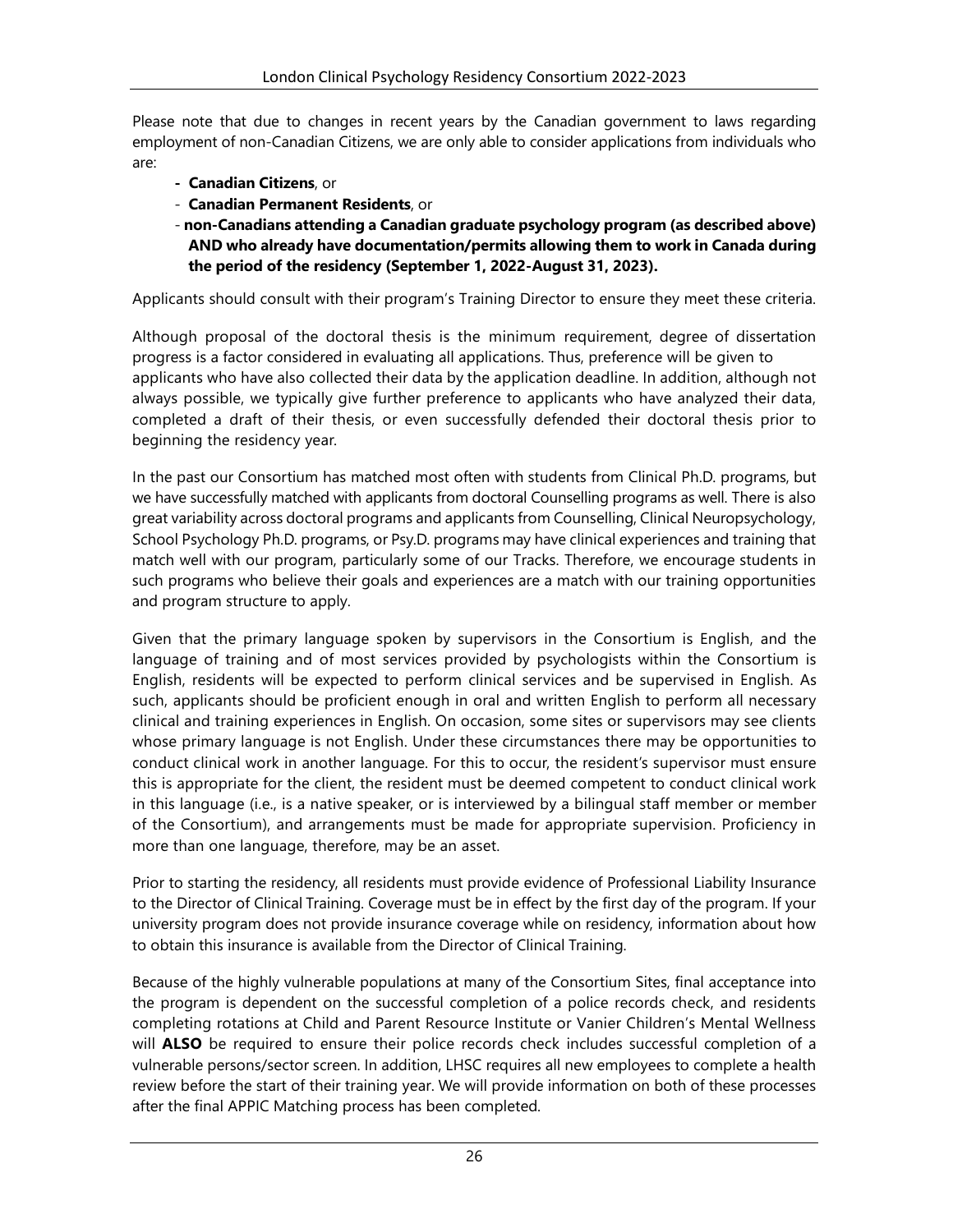Please also note that the Consortium host agency, LHSC, has a mandatory mask-fit policy that requires **ALL** employees (and thus all residents) to complete a mask fit test as part of their starting employment and to wear one when required. This further requires that during fit testing and any subsequent required occasions users (employees) must be clean shaven where the respirator seals to the skin of the face or neck.

### **Diversity and Non-Discrimination Policy**

The London Clinical Psychology Residency Consortium is firmly against and condemns racism and oppression impacting individuals and systemically. Consistent with the Canadian Code of Ethics for Psychologists, respect for the dignity of persons and peoples is held in highest regard. In addition, the member sites of the London Clinical Psychology Residency Consortium are committed to employment equity, welcome diversity in the workplace, and encourage applications from all qualified individuals including members of visible minorities, Indigenous persons, and persons with disabilities.

The London Clinical Psychology Residency Consortium endeavours to provide an accessible work place for residents with disabilities. All sites can provide work space, parking, and equipment to meet the needs of residents with disabilities and successful accommodations have been made for residents in the past.

Applicants who have specific questions about access and accommodations available at our setting are encouraged to contact the Director of Clinical Training early in the application process in order that their concerns or needs may be fully addressed, including during the application process.

### **Application and Selection Procedures**

Application procedures involve submission of each of the following using the AAPI Online:

- $\triangleright$  Cover letter (that should state to which Track(s) you are applying and why you believe you are a good fit for training provided by that Track or Tracks)
- APPIC Application for Psychology Internship (AAPI)
- APPIC Academic Program's Verification of Internship Eligibility and Readiness
- > Curriculum Vitae
- $\triangleright$  Graduate transcripts
- Three letters of reference (using the current APPIC Standardized Reference Form) Please note the Consortium may contact referees directly for further information.

As per APPIC requirements, all letters of reference are to use the current **APPIC Standardized Reference Form**. This form includes a review of the applicant's current professional and personal skills and strengths with regard to areas of competencies, as well as the opportunity to comment on areas for potential growth and development. This Standardized Reference Form required by APPIC can be accessed at:

<https://appic.org/Portals/0/downloads/AAPI/SRF-Revised-2021.doc?ver=2021-08-08-211023-793> Please note that we require *no supplemental material* to be sent with the application.

We welcome applications to more than one Track from the same applicant, provided the individualized minimum criteria are met for each Track. Only one application and one cover letter are necessary if applying to multiple Tracks. We ask applicants to indicate clearly in their cover letter all Tracks to which they are applying, and why they believe they are a good fit for the training provided by those Tracks.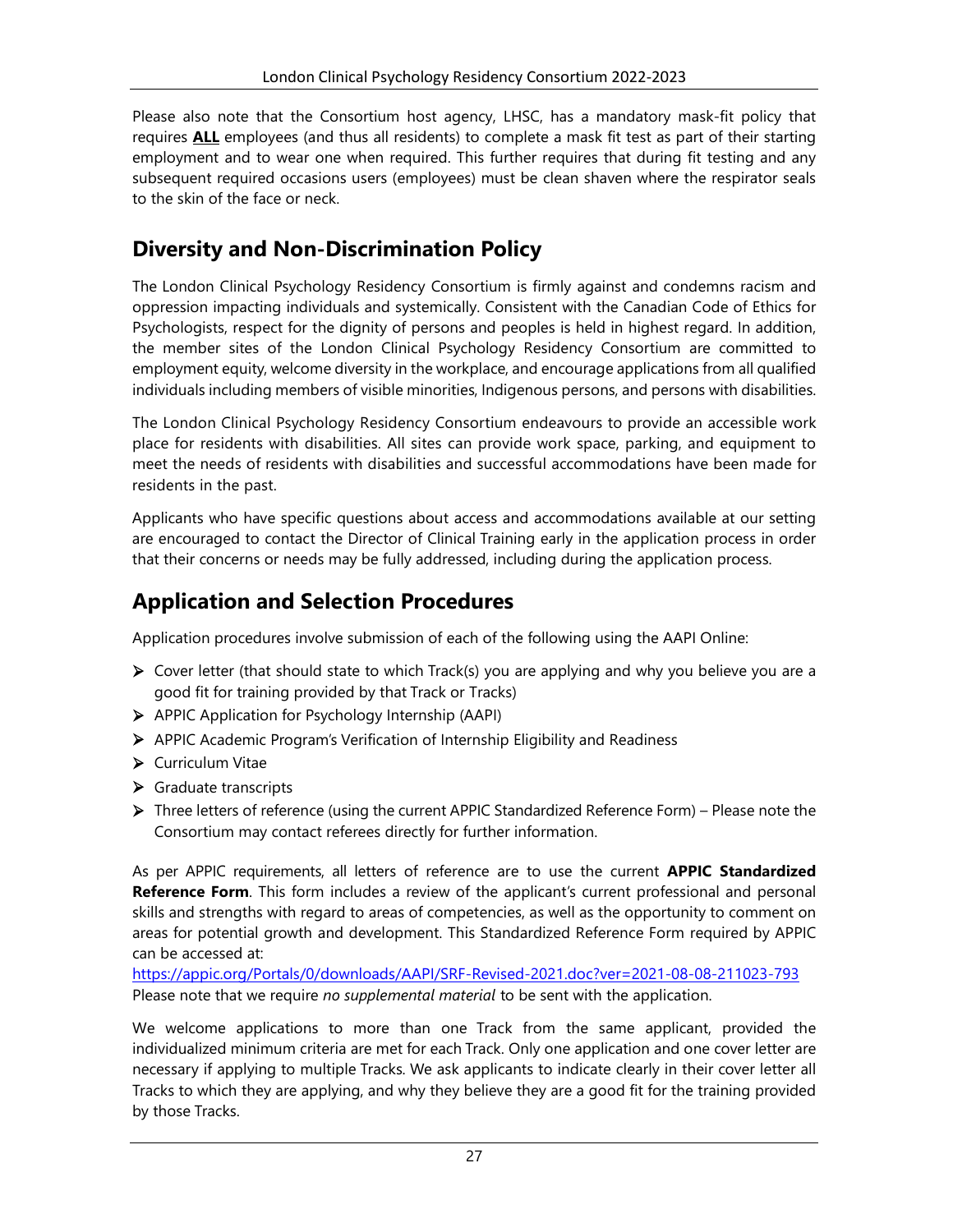The application deadline for all material to be submitted using the AAPI online is **November 1, 2021 11:59 pm EST**. We will email applicants if their application is incomplete by the end of the day on November 5, 2021. Applicants do not need to contact us before then to check on the status of their applications. If their application is complete and we have no questions, we will not contact applicants until we notify them of their interview status.

A subset of applicants will be chosen for interviews to take place in January 2022. Each Track has its own team of interviewers. **The interview notification date is set for Friday, December 3, 2021** (the final date by which all applicants can expect to be notified of their interview status by email). As per a recent agreement by CCPPP members, the **interview booking date is set for Monday, December 6, 2021 starting at 11:00 am EST**. Arrangements for interviews will only be made starting on that date and time, so we ask invited applicants to please email us at or after 11:00 am EST on December 6, 2021. **Please note that all interviews will take place remotely – through videoconference and/or telephone. There will be no in-person interviews for any applicants in 2022.** 

All applications are carefully reviewed and rated by supervisory staff within the applicant's Track. Applicant rankings are based on many factors, including (in no particular order): progress toward completion of dissertation; quality, breadth, and depth of assessment and intervention experience (particularly in areas related to the training offered in our Consortium); relevant didactic training (e.g., coursework, workshops attended); academic accomplishments; letters of reference; faculty's impressions from the applicant interviews; research experience; quality of writing samples (e.g., responses to essays on the AAPI); goals of training; and other information from the application materials.

Note that applicants are **not** ranked based on the raw number of practicum hours reported in the AAPI, as long as the minimum required hours for the Consortium in general and for their specific Track(s) of interest have been completed. Students should strive to have practica experience with cases varying in complexity, in different service delivery settings, and with a variety of populations, presenting questions, assessment and therapeutic models and methods, case conferences, and supervisors to acquire the competencies for readiness for a successful predoctoral residency year. This is more important than the raw number of hours recorded.

#### **Interview Process**

All interviews will take place remotely through videoconference and/or telephone. We recognize that face-to-face interviews allow potential residents to meet the staff and become familiar with the setting. However, following recommendations by the CCPPP and APPIC, and in consideration of the expense and potential travel challenges for many applicants, we will not hold any in-person interviews or visits as part of the formal interview process.

Interviews typically follow a three-part format. The core will be a videoconference/call with the interview team, which includes representative supervisors from the Track. This approximately onehour interview is the primary evaluative portion of the interview process. While it is evaluative, we also give applicants the opportunity to ask questions about our predoctoral residency during that time. Two additional interviews are offered so that applicants can learn more about our residency program. Applicants speak with the Director of Clinical Training, often in a group with other applicants, where they are provided with an overview of the Consortium and can have their general questions about the program answered. Applicants also speak with a current resident or residents about their experiences as a resident in our program. Neither the Director of Clinical Training nor the current residents are part of the formal evaluative process although, in rare circumstances, the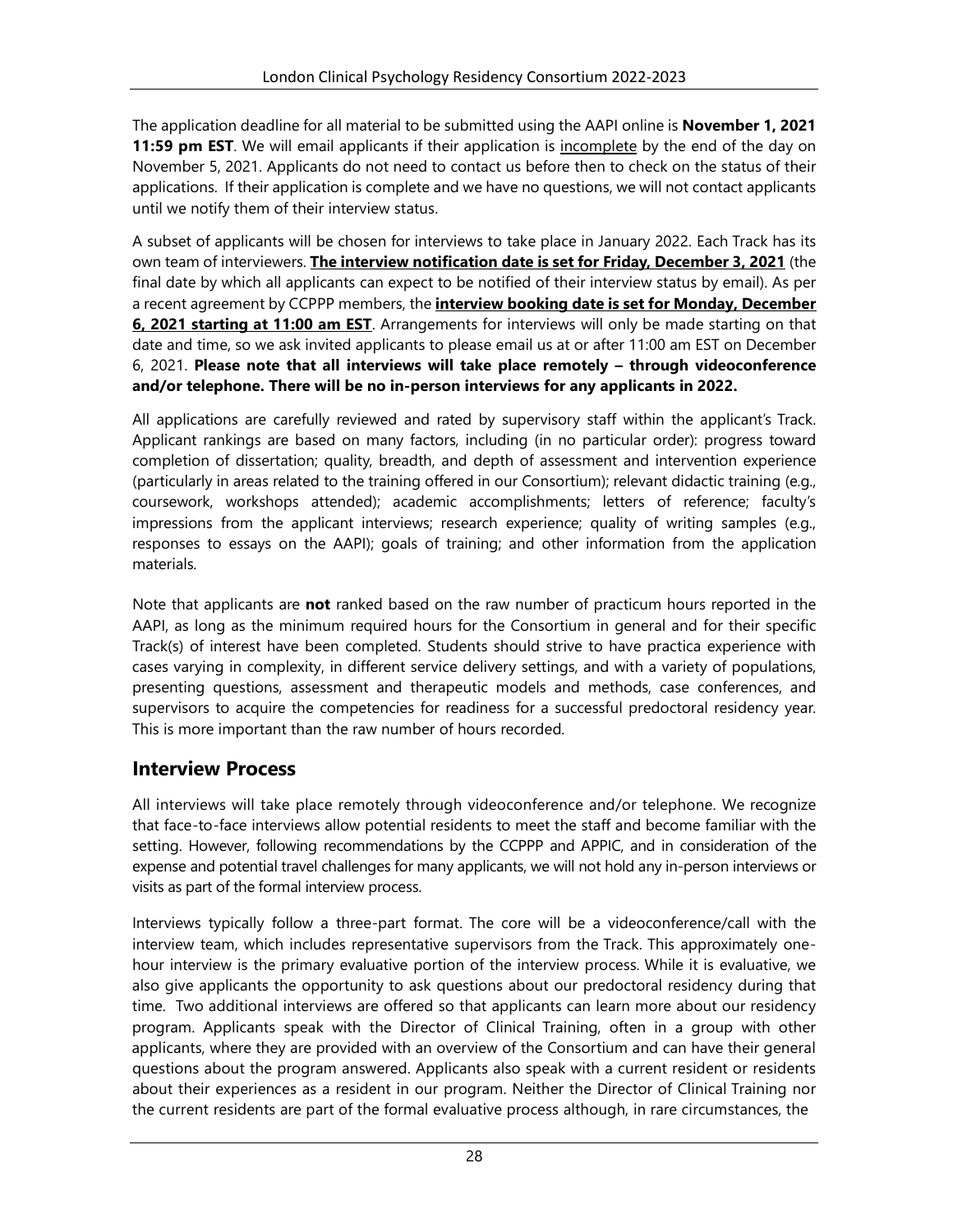Director of Clinical Training may comment on an applicant to their Track's interview team. As well, any contact an applicant has with other Consortium staff - with the exception of the arranged discussions with current residents - can become part of their application file. To the best of our abilities, we will try to arrange these three activities - videoconferences or telephone calls with the interview team, Director of Clinical Training, and current resident(s) - on the same date.

Applicants who have been offered an interview are also welcome to speak with potential supervisors outside the scheduled interview to discuss details of training opportunities in their rotations. When an offer is made for an interview with our Consortium, applicants can request to arrange separate additional videoconferences/telephone calls with specific potential supervisors. We ask interview applicants interested in such contact to please request this when arranging their interview date. These may be able to be arranged on the same date as the formal interview, but due to the schedules of some potential supervisors, they may need to be arranged for another date.

## **APPIC Policies**

All selection procedures follow the Association of Psychology Postdoctoral and Internship Centers (APPIC) guidelines. This Consortium agrees to abide by the APPIC policy that no person at these training facilities will solicit, accept, or use any ranking-related information from any applicant. The twelve positions will be offered to applicants in order of their ranking within the Tracks through the National Matching Service. All ranking and offers will be in accordance with APPIC Match policies.

APPIC regulations make it clear that acceptance of a position is binding. We therefore ask that applicants and their Directors of Training or Department Heads carefully review their program's requirements for releasing the student to go on residency/internship, to ensure that students who are applying for positions in our Consortium will indeed be allowed to begin their training experiences on **Thursday, September 1, 2022**.

For both residents and programs, the deadline for submissions of their Rank Order Lists to the National Matching Service for Phase I has been set by APPIC for February 4, 2022, and Phase I Match Day has been set by APPIC for February 18, 2022. If any of our residency positions remain unfilled after Phase I of the match, we will follow APPIC guidelines for participation in Match Phase II. As with our Phase I process, all interviews will take place remotely through videoconference and/or telephone contact.

## **Policy on Handling Your Personal Information**

In accordance with federal privacy legislation (Personal Information Protection and Electronics Documents Act – **<http://laws-lois.justice.gc.ca/eng/acts/P-8.6/>** ), you should be aware that we are committed to collecting only the information in your application that is required to process your application. This information is secured within Psychological Services at LHSC and is shared only with those individuals involved in the evaluation of your application. If you are not matched with our Consortium, your personal information is destroyed one year after Phase II Match Day.

If you are matched with our Consortium, your AAPI will be available only to those directly involved in your supervision and training including your rotation supervisors, your Track Coordinator, the Director of Clinical Training, and relevant administrative support staff. We will place an electronic copy of this material on a secured section of the relevant Consortium Site networks that will only be made available to those individuals directly involved in your supervision and training.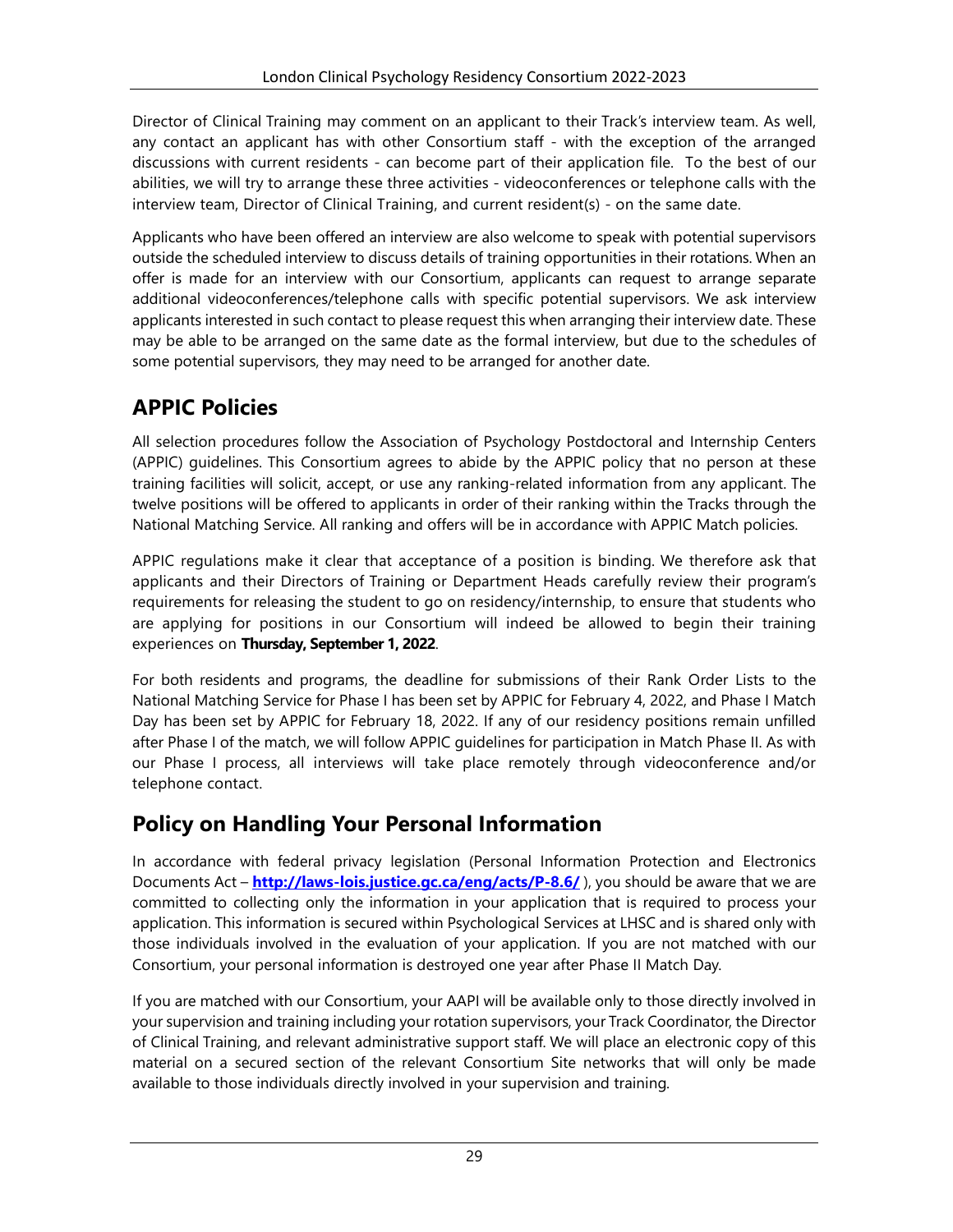#### **Information on Accreditation**

The London Clinical Psychology Residency Consortium was initially formed by a partnership of the London Health Sciences Centre, St. Joseph's Health Care (London), Child and Parent Resource Institute (CPRI), and Vanier Children's Mental Wellness. That residency program had its first cohort of residents begin in 2008. The program expanded to include a new partnership with the Mental Health Care, Health and Wellness at Western University, and the first cohort of residents from this new five-member consortium began in September 2012.

The London Clinical Psychology Residency Consortium was first accredited as a Doctoral Internship Program in Clinical Psychology by the Canadian Psychological Association in 2009, and after our site visit in 2014 it was re-accredited for a 7-year term, from 2013-14 to 2020-21. Our reaccreditation site visit was recently completed in July 2021 and we look forward to the Accreditation Panel's response.

Information on accreditation by the Canadian Psychological Association is available by contacting the following office:

Accreditation Office Canadian Psychological Association 141 Laurier Avenue West, Suite 702 Ottawa, ON, K1P 5J3 Telephone: 1-888-472-0657 E-mail: accreditationoffi[ce@cpa.ca](mailto:e@cpa.ca) 

Our program's Canadian Psychological Association Public Disclosure Table including summary information on past applicants and matched residents appears on a subsequent page.

### **For More Information**

For further information regarding the London Clinical Psychology Residency Consortium, please contact:

Dr. Brent Hayman-Abello, C. Psych. Director of Clinical Training, Psychological Services London Health Sciences Centre 339 Windermere Road London, Ontario, Canada, N6A 5A5 Telephone: 519-663-3466 Fax: 519-663-3176 [E-mail: brent.haymanabello@lhsc.on.ca](mailto:brent.haymanabello@lhsc.on.ca)  Web: [www.londoninternshipconsortium.ca](http://www.londoninternshipconsortium.ca/)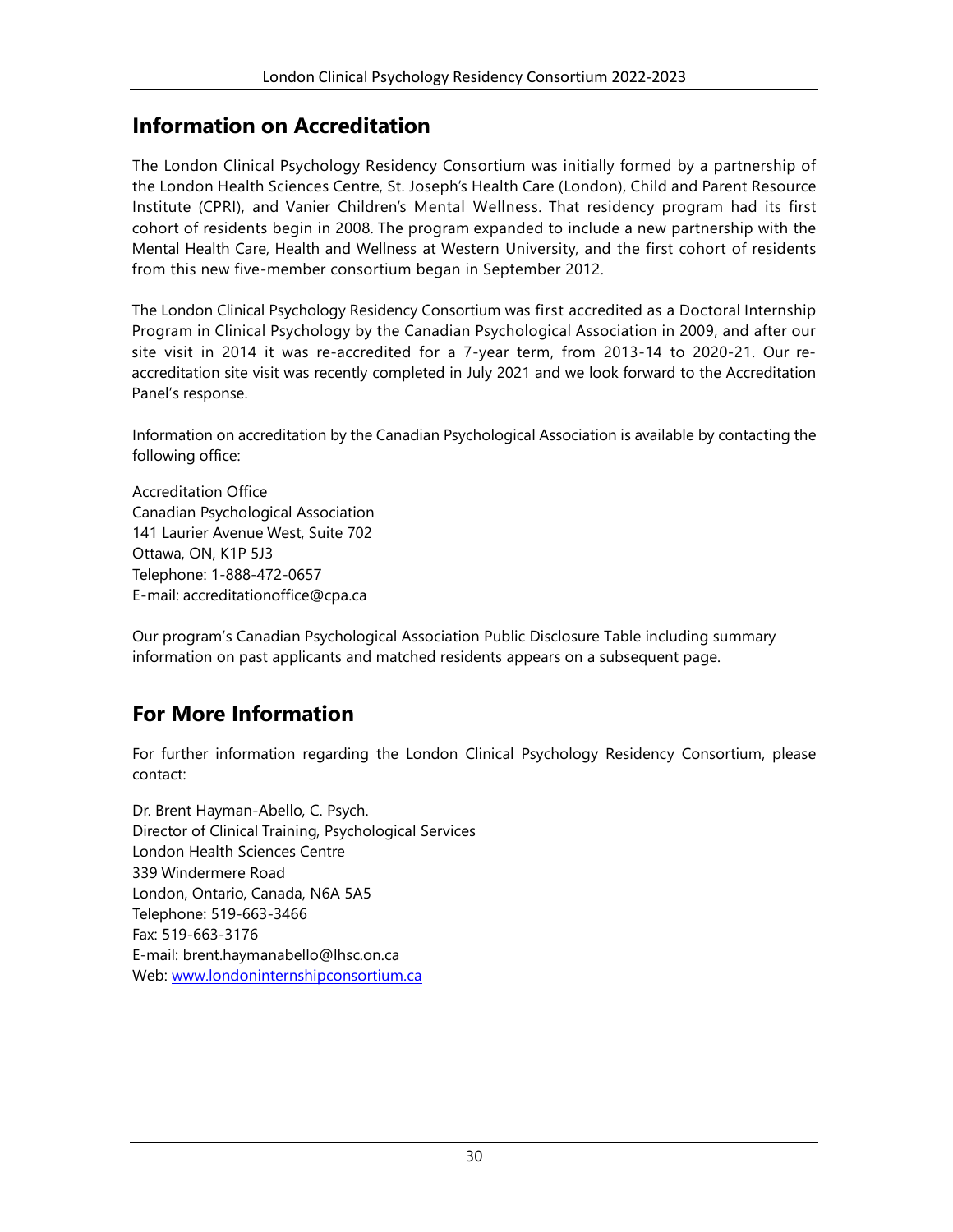### **Canadian Psychological Association Accreditation Public Disclosure Table**

Incoming Residents to the London Clinical Psychology Residency Consortium over the past 7 years (note that although CPA's table indicates "stipend", our program pays a salary as all Residents are full-time temporary employees of our host agency, London Health Sciences Centre):

#### **CPA ACCREDITATION - INTERNSHIP PROGRAMMES**

 $\overline{\phantom{a}}$ Table Type PUBLIC DISCLOSURE TABLE 1: INCOMING INTERNS OVER PAST 7 YEARS

Programme London Clinical Psychology Residency Consortium

| Academic Year/Cohort                                          | 2014-15  | 2015-16        | 2016-17  | 2017-18  | 2018-19        | 2019-20  | 2020-21  | 2021-22  |
|---------------------------------------------------------------|----------|----------------|----------|----------|----------------|----------|----------|----------|
| Positions                                                     | 14       | 14             | 12       | 12       | 12             | 12       | 12       | 12       |
| Applications                                                  | 175      | 180            | 174      | 193      | 154            | 168      | 184      | 196      |
| Interviewed/Short-Listed                                      | 77       | 73             | 78       | 83       | 81             | 74       | 77       | 80       |
| Ranked                                                        | 73       | 82             | 68       | 77       | 68             | 68       | 68       | 71       |
| Matched                                                       | 14       | 14             | 12       | 12       | 12             | 12       | 12       | 11       |
| Matched as % Applications<br>(Automatically Calculated)       | 8%       | 8%             | 7%       | 6%       | 8%             | 7%       | 7%       | 6%       |
| Of those who Matched:                                         |          |                |          |          |                |          |          |          |
| Males                                                         | 1        | $\overline{2}$ | 1        | 0        | 1              | 1        | 3        | 3        |
| Self-Identify as Diverse (ie,<br>minority, disability, LGBTQ) | 5        | 2              | 1        | 2        | 7              | 1        | 4        | 3        |
| From Outside of Province                                      | 6        | 3              | 4        | 8        | $\overline{7}$ | 5        | 6        | 3        |
| From Outside of Canada                                        | 0        | 1              | 0        | 1        | $\mathbf 0$    | 0        | 1        | 1        |
| Mean Practicum Hours on AAPI<br>-->Assessment & Intervention  | 611      | 616            | 602      | 684      | 732            | 626      | 671      | 620      |
| -->Supervision                                                | 353      | 361            | 299      | 391      | 409            | 319      | 349      | 344      |
| -->Support/Indirect                                           | 843      | 877            | 1,087    | 978      | 1,098          | 951      | 911      | 872      |
| Mean Total Hours (Automatic)                                  | 1,807    | 1,854          | 1,988    | 2,053    | 2,239          | 1,896    | 1,931    | 1,836    |
| Internship Stipend                                            | \$28,000 | \$28,000       | \$28,000 | \$28,000 | \$29,250       | \$29,250 | \$29,250 | \$29,250 |

 $\overline{\phantom{a}}$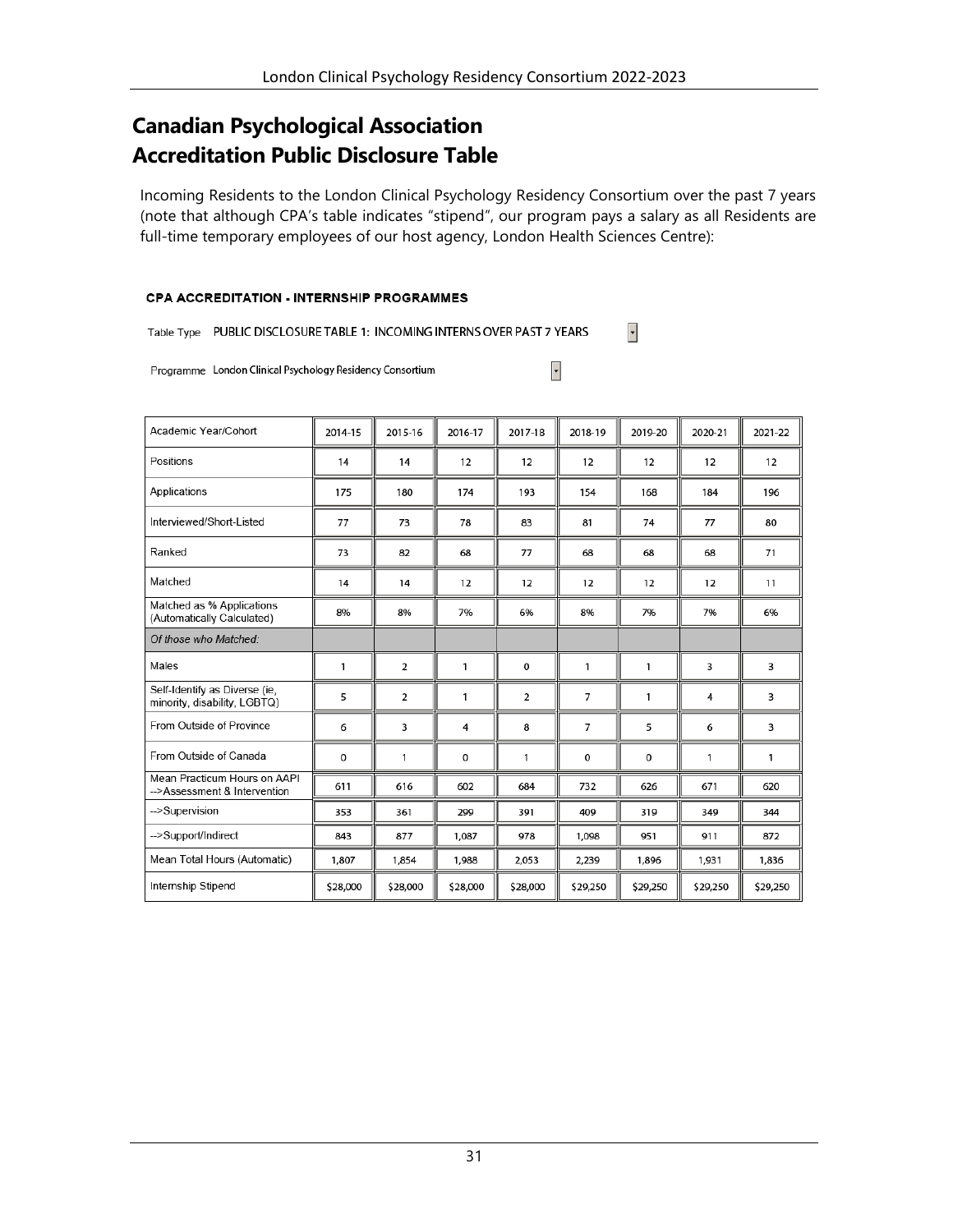#### **LOCATING CONSORTIUM SITES** \_\_\_\_\_\_\_\_\_\_\_\_\_\_\_\_\_\_\_\_\_\_\_\_\_\_\_\_\_\_\_\_\_\_\_\_\_\_\_\_\_\_\_\_\_\_\_\_\_\_\_\_\_\_\_\_\_\_\_\_\_\_\_\_\_\_\_\_\_\_\_\_\_\_\_\_\_\_\_\_\_\_\_\_\_\_\_\_\_\_\_\_\_\_\_\_\_\_\_\_\_\_\_\_\_\_\_

#### **London Health Sciences Centre, University Hospital**

London Health Sciences Centre

A map of the site can be found at: **[www.lhsc.on.ca/About\\_Us/LHSC/Maps\\_Directions/UH\\_Site\\_Map.pdf](http://www.lhsc.on.ca/About_Us/LHSC/Maps_Directions/UH_Site_Map.pdf)** 

Estimated Driving Time from Wellington Street and Dundas Street: 7 minutes

Psychological Services – 3rd Floor University Hospital 339 Windermere Road, PO Box 5339 London, ON, Canada, N6A 5A5 Telephone: 519-663-3466

#### **London Health Sciences Centre, Children's Hospital / Victoria Hospital**

A map of the site can be found at: **[www.lhsc.on.ca/About\\_Us/LHSC/Maps\\_Directions/VH\\_SiteMap.pdf](http://www.lhsc.on.ca/About_Us/LHSC/Maps_Directions/VH_SiteMap.pdf)**

Estimated Driving Time from Wellington Street and Dundas Street: 10 minutes

Psychology Services - Zone E - 1st Floor Victoria Hospital 800 Commissioners Road East, PO Box 5010 London, ON, Canada, N6A 5W9

#### **St. Joseph's Health Care London, St. Joseph's Hospital**

SI JOSEPH'S

A map of the site can be found at: **[www.sjhc.london.on.ca/patients-and-visitors/our-locations/st-josephs-hospital](http://www.sjhc.london.on.ca/patients-and-visitors/our-locations/st-josephs-hospital)**

Estimated Driving Time from Wellington Street and Dundas Street: 5 minutes 268 Grosvenor Street, London, ON, Canada, N6A 4V2

#### **St. Joseph's Health Care London, Parkwood Institute**

Maps of the site can be found at: **[www.sjhc.london.on.ca/patients-and-visitors/our-locations/parkwood-institute](http://www.sjhc.london.on.ca/patients-and-visitors/our-locations/parkwood-institute)** 

Estimated Driving Time from Wellington Street and Dundas Street: 10 minutes 550 Wellington Road, London, ON, Canada, N6C 0A7